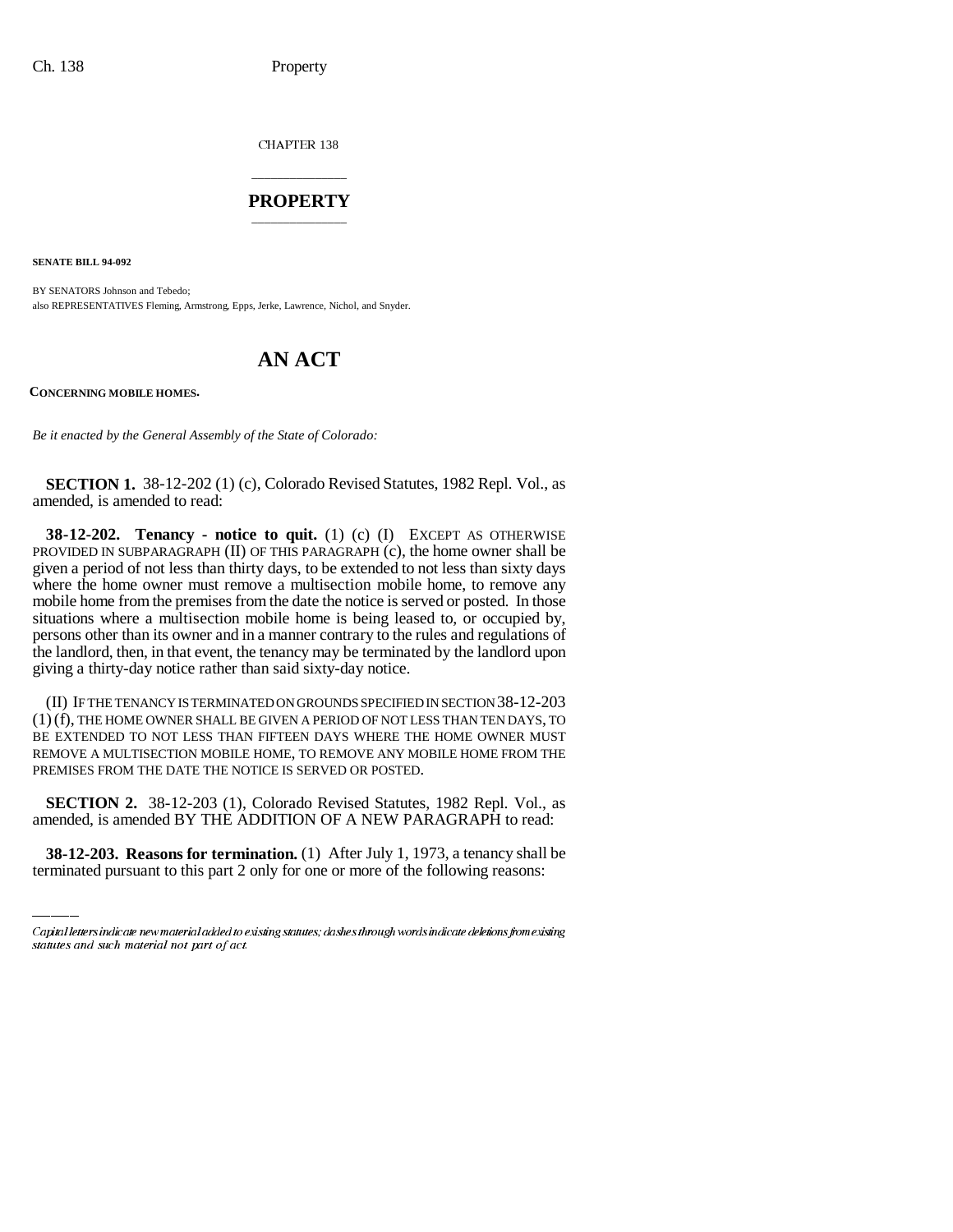(f) CONDUCT OF THE HOME OWNER OR ANY LESSEE OF THE HOME OWNER OR ANY GUEST, AGENT, INVITEE, OR ASSOCIATE OF THE HOME OWNER OR LESSEE OF THE HOME OWNER, THAT:

(I) OCCURS ON THE MOBILE HOME PARK PREMISES AND UNREASONABLY ENDANGERS THE LIFE OF THE LANDLORD, ANY HOME OWNER OR LESSEE OF THE MOBILE HOME PARK, ANY PERSON LIVING IN THE PARK, OR ANY GUEST, AGENT, INVITEE, OR ASSOCIATE OF THE HOME OWNER OR LESSEE OF THE HOME OWNER;

(II) OCCURS ON THE MOBILE HOME PARK PREMISES AND CONSTITUTES WILLFUL, WANTON, OR MALICIOUS DAMAGE TO OR DESTRUCTION OF PROPERTY OF THE LANDLORD, ANY HOME OWNER OR LESSEE OF THE MOBILE HOME PARK, ANY PERSON LIVING IN THE PARK, OR ANY GUEST, AGENT, INVITEE, OR ASSOCIATE OF THE HOME OWNER OR LESSEE OF THE HOME OWNER;

(III) OCCURS ON THE MOBILE HOME PARK PREMISES AND CONSTITUTES A FELONY PROHIBITED UNDER ARTICLE 3, 4, 6, 7, 9, 10, 12, OR 18 OF TITLE 18, C.R.S.; OR

(IV) IS THE BASIS FOR A PENDING ACTION TO DECLARE THE MOBILE HOME OR ANY OF ITS CONTENTS A CLASS 1 PUBLIC NUISANCE UNDER SECTION 16-13-303, C.R.S.

**SECTION 3.** 1-1-104 (48), Colorado Revised Statutes, 1980 Repl. Vol., as amended, is amended to read:

**1-1-104. Definitions.** (48) "Taxable property" means real or personal property subject to general ad valorem taxes. For all elections and petitions which require ownership of real property or land, ownership of a mobile home OR MANUFACTURED HOME, as defined in section 5-1-301 (9.7), 38-12-201.5 (2), or 42-1-102 (82) (b), C.R.S., or "manufactured home", as defined in section 12-51.5-101 (4), C.R.S., is sufficient to qualify as ownership of real property or land for the purpose of voting rights and petitions.

**SECTION 4.** 12-61-101 (4) (o), Colorado Revised Statutes, 1991 Repl. Vol., is repealed as follows:

**12-61-101. Definitions.** (4) "Real estate salesperson" or "real estate broker" does not apply to any of the following:

(o) Any person engaging in or offering or attempting to engage in any of the acts set forth in subsection  $(2)$  of this section when such acts are incidental and necessary to the sale or transfer of manufactured housing or a manufactured house by a manufactured housing dealer or manufactured housing salesperson licensed under part 1 of article 51.5 of this title and are coupled with the sale, transfer, or creation of a leasehold interest in real estate located in a manufactured housing park.

**SECTION 5.** 12-61-113.5, Colorado Revised Statutes, 1991 Repl. Vol., is repealed as follows:

**12-61-113.5. Mobile home transactions - requirements.** When originating or guaranteeing financing as part of the transaction, every person licensed under this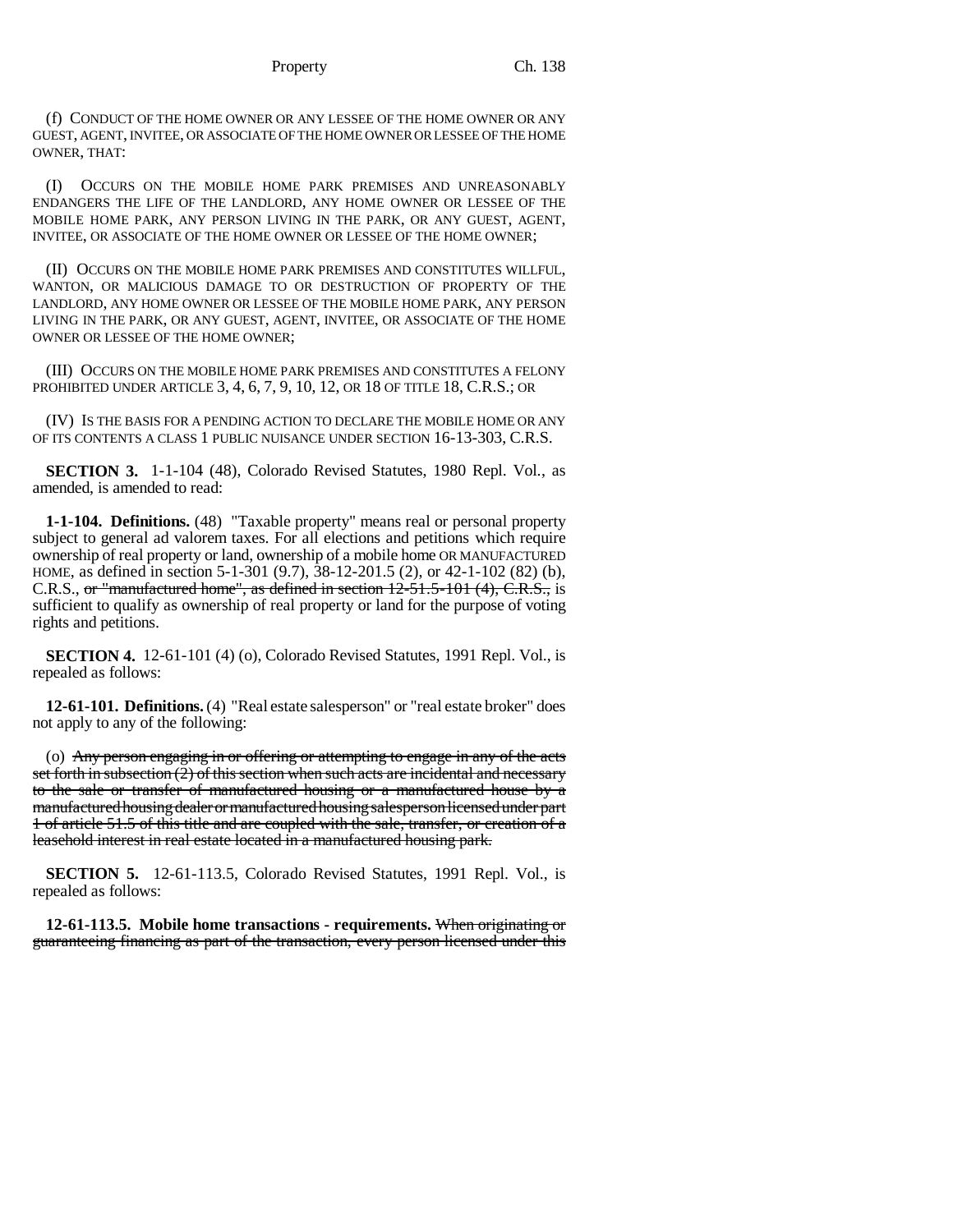part 1 engaged in a transaction exempt from mobile home dealer licensure under section  $12-51.5-101(5)$  (e) shall comply with all consumer finance laws and rules applicable to the transaction. If the transaction involves purchaser assumption of existing indebtedness, written lender approval of the assumption of indebtedness shall be obtained prior to closing.

**SECTION 6.** 12-61-303 (4) (b), Colorado Revised Statutes, 1991 Repl. Vol., is repealed as follows:

**12-61-303. Time for commencing action - required showing by judgment creditor.** (4) At the hearing, the claimant shall be required to show:

(b) That, in the case of a transaction engaged in by a real estate broker or salesperson which is included under the exemption provided for the sale of mobile homes under section 12-51.5-101 (5) (e), the transaction occurred on or after March 25, 1982; however, if the real estate broker or real estate salesperson is also licensed as a manufactured housing dealer or salesman, the real estate recovery fund shall not be liable;

**SECTION 7.** 13-4-102 (2) (y), Colorado Revised Statutes, 1987 Repl. Vol., as amended, is repealed as follows:

**13-4-102. Jurisdiction.** (2) The court of appeals shall have initial jurisdiction to:

 $(y)$  Review final actions and orders of the Colorado manufactured housing licensing board that are appropriate for judicial review, as provided in section  $12-51.5-119$ , C.R.S.;

**SECTION 8.** 24-1-122 (3) (hh), Colorado Revised Statutes, 1988 Repl. Vol., as amended, is repealed as follows:

**24-1-122. Department of regulatory agencies - creation.** (3) The following boards and agencies are transferred by a **type 1** transfer to the department of regulatory agencies and allocated to the division of registrations:

(hh) Colorado manufactured housing licensing board, created by article 51.5 of title 12, C.R.S.;

**SECTION 9.** 24-34-104 (21.1), Colorado Revised Statutes, 1988 Repl. Vol., as amended, is amended to read:

**24-34-104. General assembly review of regulatory agencies and functions for termination, continuation, or reestablishment.** (21.1) The following board and the functions of the specified agency shall terminate on July 1, 1992: The Colorado manufactured housing licensing board, created by article 51.5 of title 12, C.R.S. However, The sunrise and sunset review committee created by joint rule of the senate and house of representatives shall retain continuing jurisdiction, at any time and at its own discretion, to review and recommend termination, continuation, or reestablishment of such THE COLORADO MANUFACTURED HOUSING LICENSING board. including amending such termination date.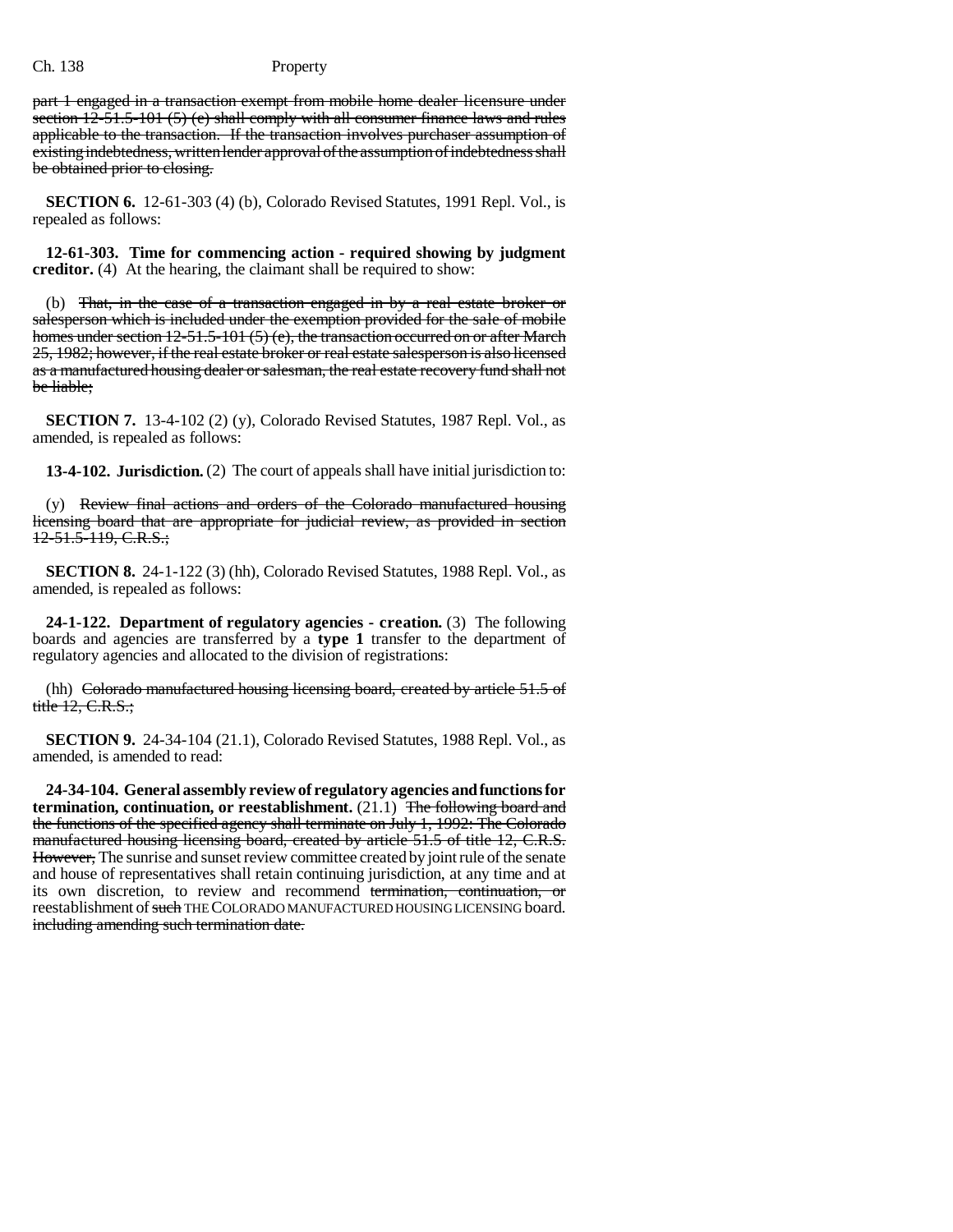**SECTION 10.** 32-1-103 (5) (d) and (23) (c), Colorado Revised Statutes, as amended, are amended to read:

**32-1-103. Definitions.** As used in this article, unless the context otherwise requires:

(5) (d) For all elections and petitions which require ownership of real property or land, a mobile home OR MANUFACTURED HOME as defined in section 38-12-201.5 (2), 5-1-301 (9.7), or 42-1-102 (82) (b), C.R.S., or manufactured housing as defined in section  $12-51.5-101$  (4), C.R.S., shall be deemed sufficient to qualify as ownership of real property or land for the purpose of voting rights and petitions.

(23) (c) For all elections and petitions which require ownership of real property or land, a mobile home OR MANUFACTURED HOME as defined in section 38-12-201.5  $(2)$ , 5-1-301  $(9.7)$ ,  $\frac{12-51.5-101(4)}{4}$ , or 42-1-102  $(82)$  (b), C.R.S., shall be deemed sufficient to qualify as ownership of real property or land for the purpose of voting rights and petitions.

**SECTION 11.** 35-70-104.1, Colorado Revised Statutes, 1984 Repl. Vol., is amended to read:

**35-70-104.1. Mobile home ownership - elections and petitions.** Notwithstanding any other provision of this article to the contrary, for all elections and petitions which require ownership of real property or land, a mobile home OR MANUFACTURED HOME as defined in section 38-12-201.5 (2), 5-1-301 (9.7), 12-51.5-101 (4), or 42-1-102 (82) (b), C.R.S., shall be deemed sufficient to qualify as ownership of real property or land for the purpose of voting rights and petitions.

**SECTION 12.** 37-45-103 (4) (c), Colorado Revised Statutes, 1990 Repl. Vol., is amended to read:

**37-45-103. Definition of terms.** As used in this article, unless the context otherwise requires:

(4) (c) For all elections and petitions which require ownership of real property or land, a mobile home OR MANUFACTURED HOME as defined in section 38-12-201.5 (2), 5-1-301 (9.7), or 42-1-102 (82) (b), C.R.S., or manufactured housing as defined in section 12-51.5-101 (4), C.R.S., shall be deemed sufficient to qualify as ownership of real property or land for the purpose of voting rights and petitions.

**SECTION 13.** 38-12-201 (1), Colorado Revised Statutes, 1982 Repl. Vol., as amended, is amended to read:

**38-12-201. Application of part 2.** (1) This part 2 shall apply only to manufactured housing or manufactured homes as defined in section  $12-51.5-101$ 42-1-102 (82) (b), C.R.S.

**SECTION 14.** 38-41-201.6, Colorado Revised Statutes, 1982 Repl. Vol., as amended, is amended to read:

**38-41-201.6. Mobile home or manufactured home homestead exemption.** A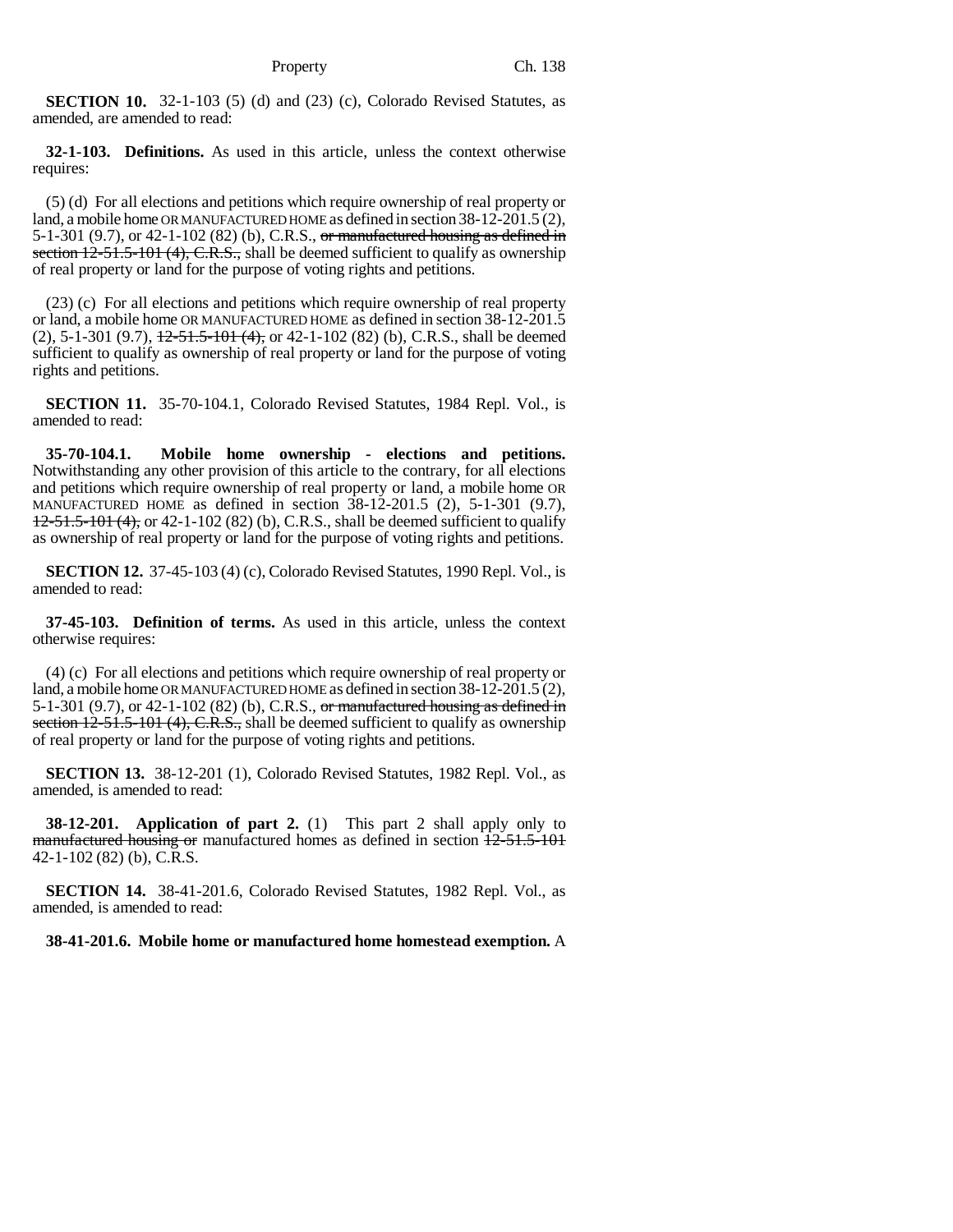manufactured home as defined in section 38-29-102 (6), which includes a mobile home OR MANUFACTURED HOME as defined in section  $38-12-201.5$  (2), or section 5-1-301 (9.7),  $\frac{12-51.5-101}{(4)}$ , or 42-1-102 (82) (b), C.R.S., that has been purchased by an initial user or subsequent user and for which a certificate of title has been issued in accordance with section 38-29-110 or pursuant to section 38-29-108 is a homestead and, notwithstanding the provisions of section 13-54-102 (1) (o) (II), C.R.S., is entitled to the same exemption as enumerated in section 38-41-201, except for any loans, debts, or obligations incurred prior to January 1, 1983. For purposes of this homestead exemption, the term "house" as used in section 38-41-205 shall be deemed to include mobile homes or manufactured homes.

**SECTION 15.** 39-5-203 (3), Colorado Revised Statutes, 1982 Repl. Vol., as amended, is amended to read:

**39-5-203. Mobile homes - determination of value.** (3) (a) The valuation for assessment of each mobile home shall be computed on the same basis as the valuation for assessment of all taxable property; except that mobile homes shall be exempt from property taxation while LOCATED ON SALES DISPLAY LOTS OF MOBILE HOME DEALERS AND listed as inventories of merchandise by SUCH mobile home dealers. Hicensed by the Colorado mobile home licensing board. It is the duty of the seller of a mobile home to provide to the buyer a tax certificate and an itemized list of household furnishings, as defined in section 39-3-102 and which are included in the selling price of the mobile home, at the time of sale.

(b) A person who knowingly fails to provide an itemized list of household furnishings as required by this subsection  $(3)$  shall be punished as provided in section 12-51.5-122 (5), C.R.S. COMMITS A CLASS 2 PETTY OFFENSE AND, UPON CONVICTION THEREOF, SHALL BE FINED TWO HUNDRED DOLLARS; EXCEPT THAT, UPON CONVICTION OF A SECOND OR SUBSEQUENT SUCH OFFENSE, SUCH PERSON COMMITS A CLASS 3 MISDEMEANOR AND SHALL BE PUNISHED AS PROVIDED IN SECTION 18-1-106, C.R.S.

**SECTION 16.** 42-4-409 (12) (b), Colorado Revised Statutes, 1993 Repl. Vol., is amended to read:

**42-4-409. Permits for excess size and weight and for manufactured homes.** (12) (b) Any person who violates the provisions of subparagraph (IV) of paragraph (b) of subsection (2) of this section shall be prosecuted under section  $12-51.5-122$ (5), C.R.S. COMMITS A CLASS 2 PETTY OFFENSE AND, UPON CONVICTION THEREOF, SHALL BE FINED TWO HUNDRED DOLLARS; EXCEPT THAT, UPON CONVICTION OF A SECOND OR SUBSEQUENT SUCH OFFENSE, SUCH PERSON COMMITS A CLASS 3 MISDEMEANOR AND SHALL BE PUNISHED AS PROVIDED IN SECTION 18-1-106, C.R.S.

**SECTION 17. Effective date - applicability.** This act shall take effect upon passage and shall apply to leases executed on or after said date and to leases in effect on said date when any act enumerated in section 38-12-203 (1) (f), Colorado Revised Statutes, is committed on or after said date.